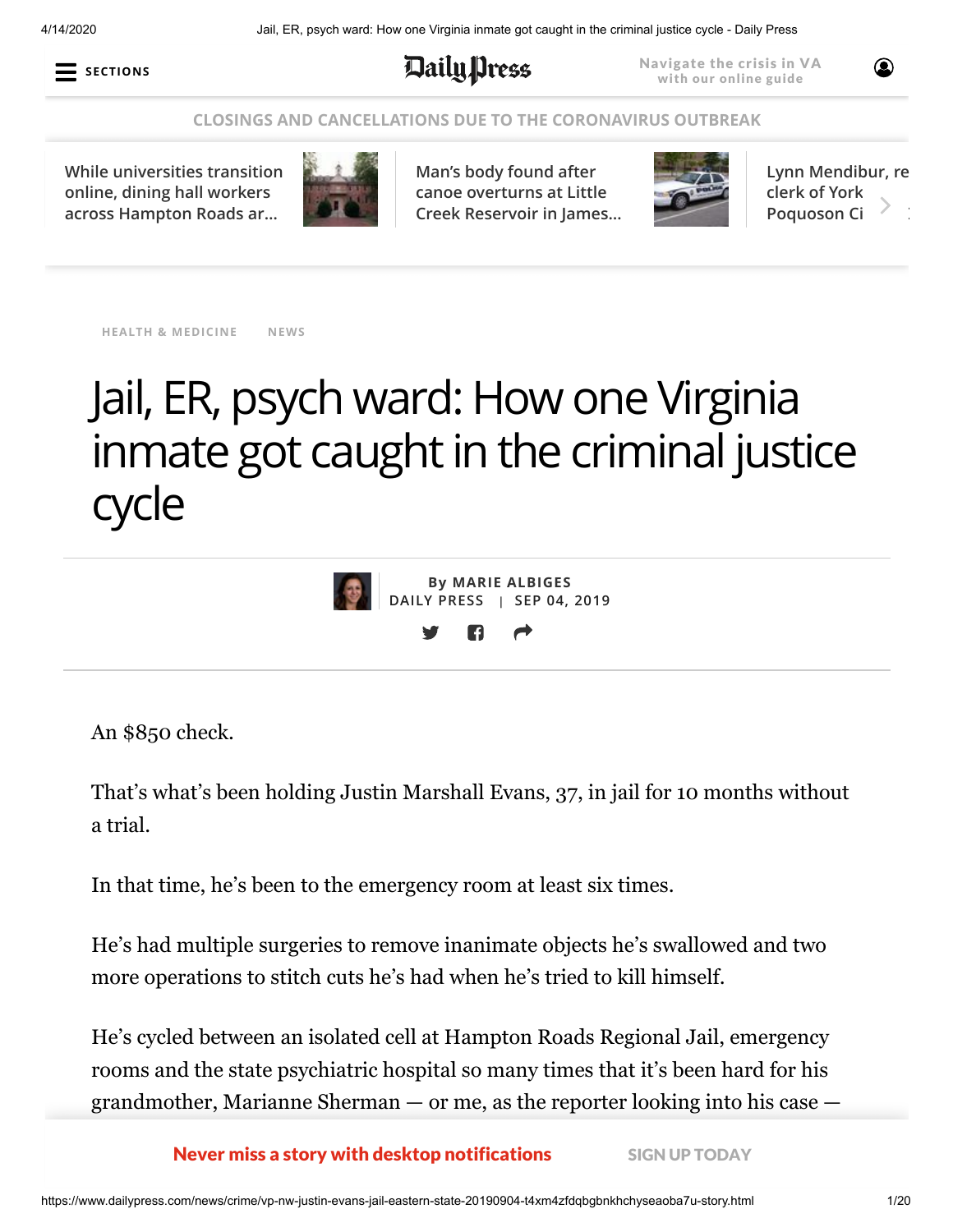Since May, the longest he's stayed in any of those places is about 20 days — not long enough, in his grandmother and experts' opinions, to get meaningful treatment

His medical expenses — which are expected to be ultimately paid for by state taxpayers — far exceed the \$850 forged check he's since paid his aunt back for. Just in the past year, Sherman has received nearly \$100,000 in medical bills in Evans' name, though she hasn't paid them.

And that's just the latest case.



Justin Evans, seen in jail in 2014.(Joe Fudge, Daily Press)

Evans has spent most of his adult life incarcerated, either in jail or at a state psychiatric hospital. He's usually awaiting trial while physicians, prosecutors and Evans himself debate his competency, or he's recovering from surgery after attempting to commit suicide.

borderline personality disorder and  $\alpha$  says he suffers from flags and  $\alpha$  suffers from flags and flags and flags and flags and flags and flags and flags and flags and flags and flags and flags and flags and flags and f

He's been diagnosed with bipolar disorder, post-traumatic stress disorder,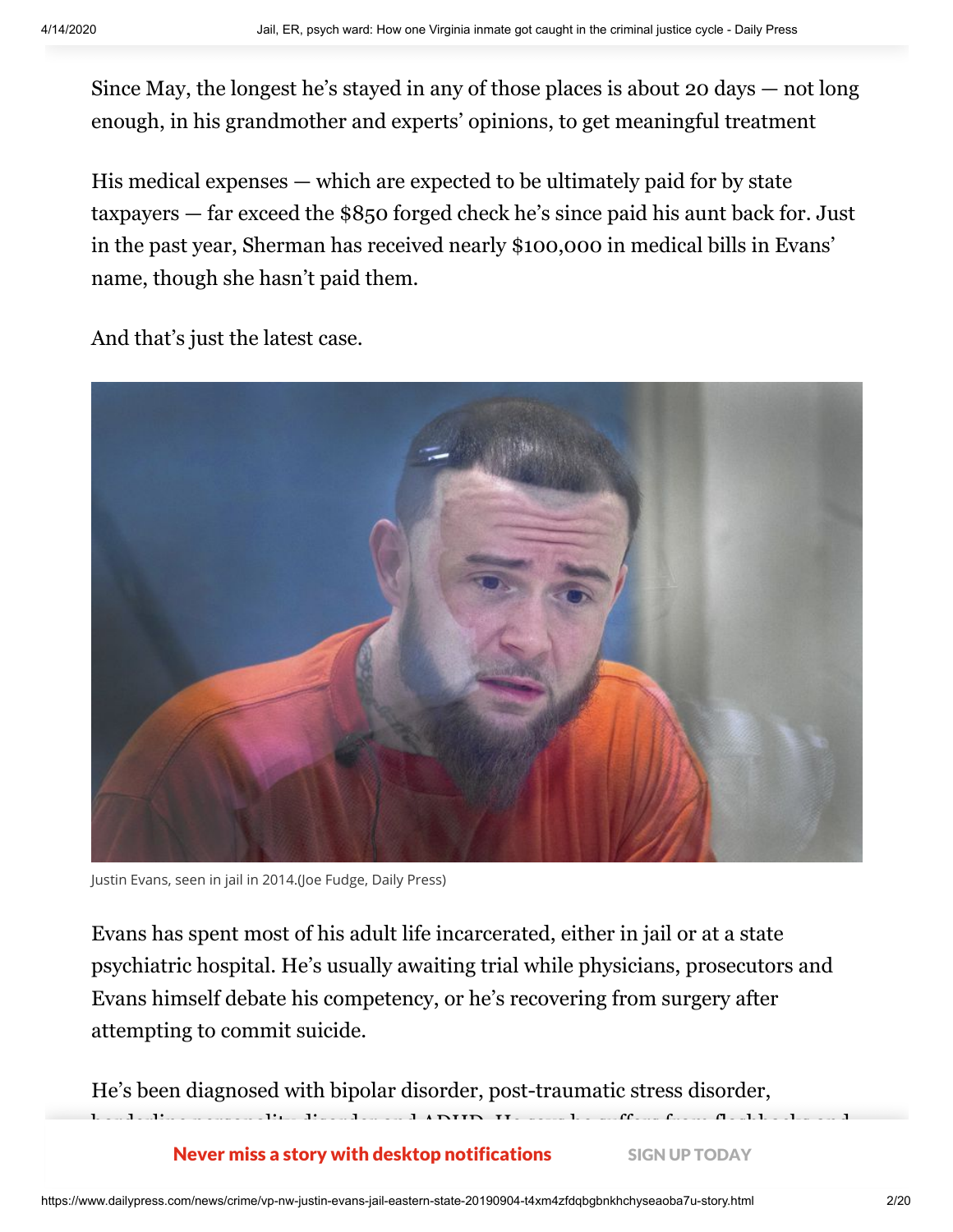terrors, and has suicidal thoughts, prompting him to cut himself or ingest things, especially when he's stressed or uncomfortable.

The Daily Press first wrote about Evans in 2015, in the middle of a York County court case that had dragged on for more than five years.

At the time, doctors and prosecutors struggled to determine Evans' place in society, marking him either as a con man playing the system, or a mentally ill individual.

### [A 2015 Daily Press article about Evans »](https://www.dailypress.com/news/crime/dp-nws-tst-justin-evans-20150503-story.html#nt=interstitial-manual)

Four years later, Evans is still stuck in the cycle, shuffling between jail and hospital, healthy and sick, competent and incompetent, on doctors' and judges' orders.

While extreme, his case highlights a broader problem. More than 700 local and regional jail inmates were committed to state psychiatric hospitals for emergency services in fiscal 2018, a state report found. And another study found almost 20 percent of inmates were mentally ill or suspected to be so. Nearly three-quarters were in jail on non-violent charges.

The total cost of treating those people: around \$23 million.

Evans' experience has led him to harbor a deep distrust of the criminal justice and behavioral health systems. He's convinced that anyone who works for the state of Virginia is working against him, so he's chosen to represent himself on the latest charges keeping him in jail — a move not recommended by most practicing lawyers and judges.

That distrust has made him defiant, his unwillingness to accept help and his inconsistencies accessing treatment keeping him trapped.

 $\mathcal{C}$  of the nature of the charges itself, itself, itself, itself, itself, itself, itself, itself, itself, itself, itself, itself, itself, itself, itself, itself, itself, itself, itself, itself, itself, itself, itself,

One doctor, a clinical forensic psychologist named Jeffrey Aaron, put it in these terms when he evaluated Evans in January: "In brief, no evaluator has opined that Mr. Evans had deficits in his capacity to understand  $-$  or his actual understanding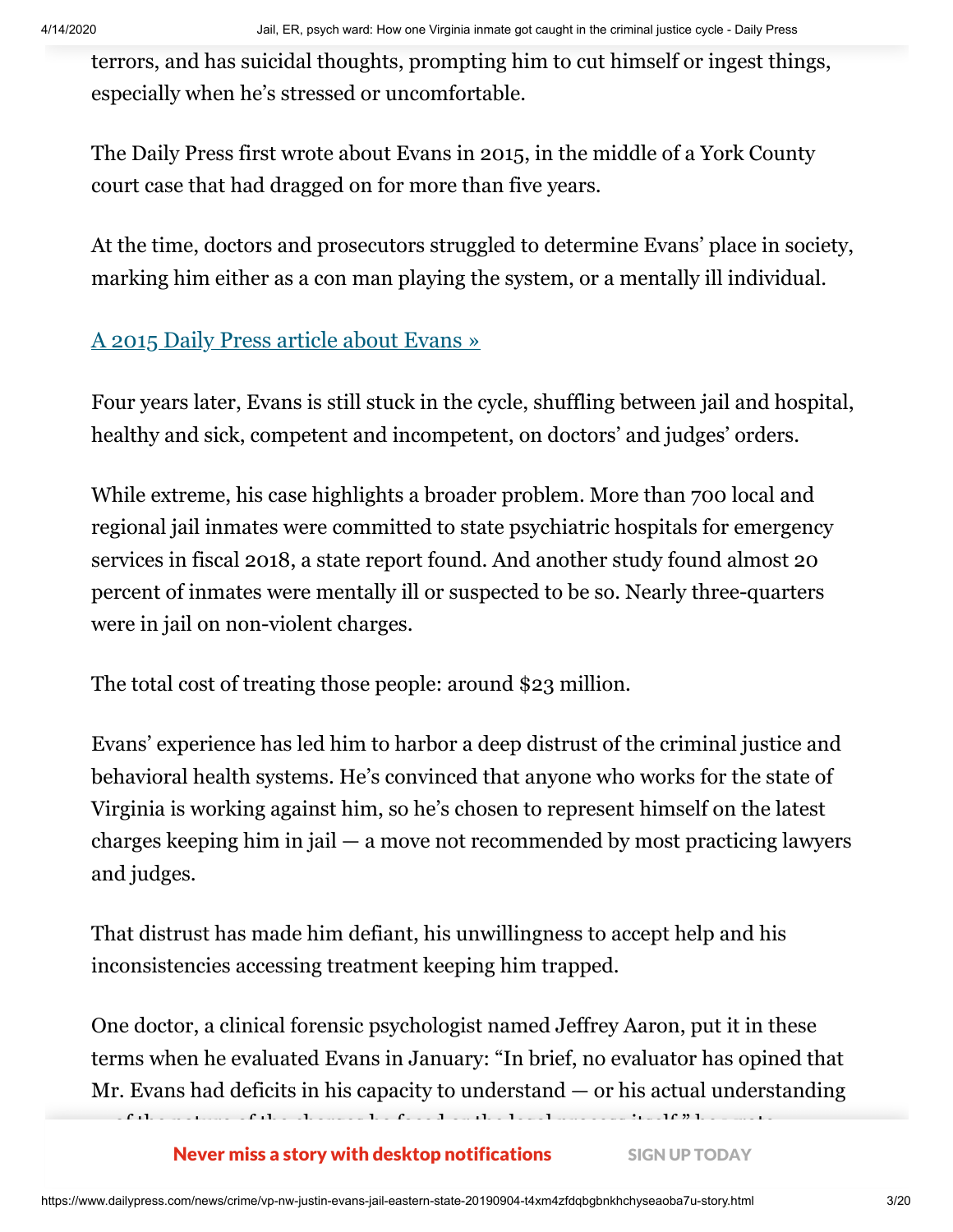"Rather, there has been a difference of opinion about whether his actions, often disruptive to the legal process, are best understood as volitional or the product of a mental illness that is beyond his control."

# **'Perfect storm'**

Evans was kicked out of nursery school for "impulsivity," said his grandmother, who is 65.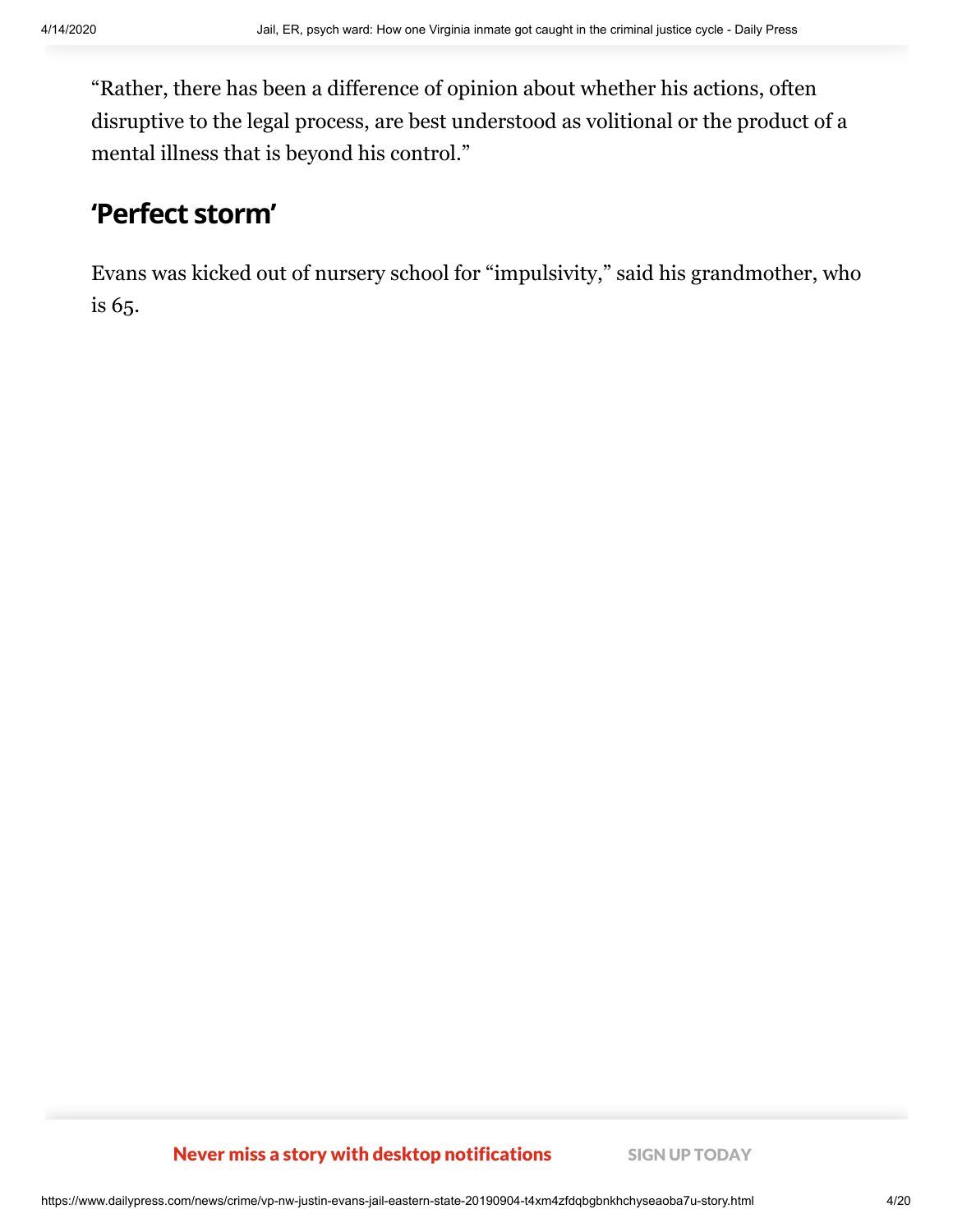He never finished the seventh grade. By his early teenage years, he'd been in two juvenile detention centers.

A product of alcohol and drug abuse from his biological parents, Evans went to live with Sherman and her late husband Leon when he was 18 months old.

Evans was the "perfect storm," Sherman said, following in his parents' footsteps and becoming an addict.

At 18, he was charged with robbery and cocaine possession. When he got out of prison seven years later, he went to live with Sherman in York County.

Three months later, worried about his safety after finding a gun in her home, Sherman called the community services board, who offered to send sheriff's deputies by to check on Evans. Deputies from the York-Poquoson Sheriff's Office found Evans outside Sherman's home with a .38-caliber revolver, eight bullets and 5.2 grams of cocaine.

Thus began his six-year stint in the criminal justice system.

At the heart of the delay was whether Evans was competent to stand trial. Court records show at least a dozen psychological evaluations between 2010 and 2016, with results zig-zagging between competent and incompetent. In turn, prosecutors and Evans' court-appointed attorneys took turns disputing psychologists' conclusions.

Several doctors said Evans was competent but unwilling to stand trial and would do anything — punch walls, swallow the pins used to help his fractured hand heal, ingest objects and cut himself — to delay prosecution. He was labeled "uncommunicative" and "agitated" by evaluators.

Prosecutors accused him of malingering, delaying the case by any means necessary and faking a mental illness to stall sentencing.

Public defenders cycled in and out of Evans' case, staying on long enough to ask for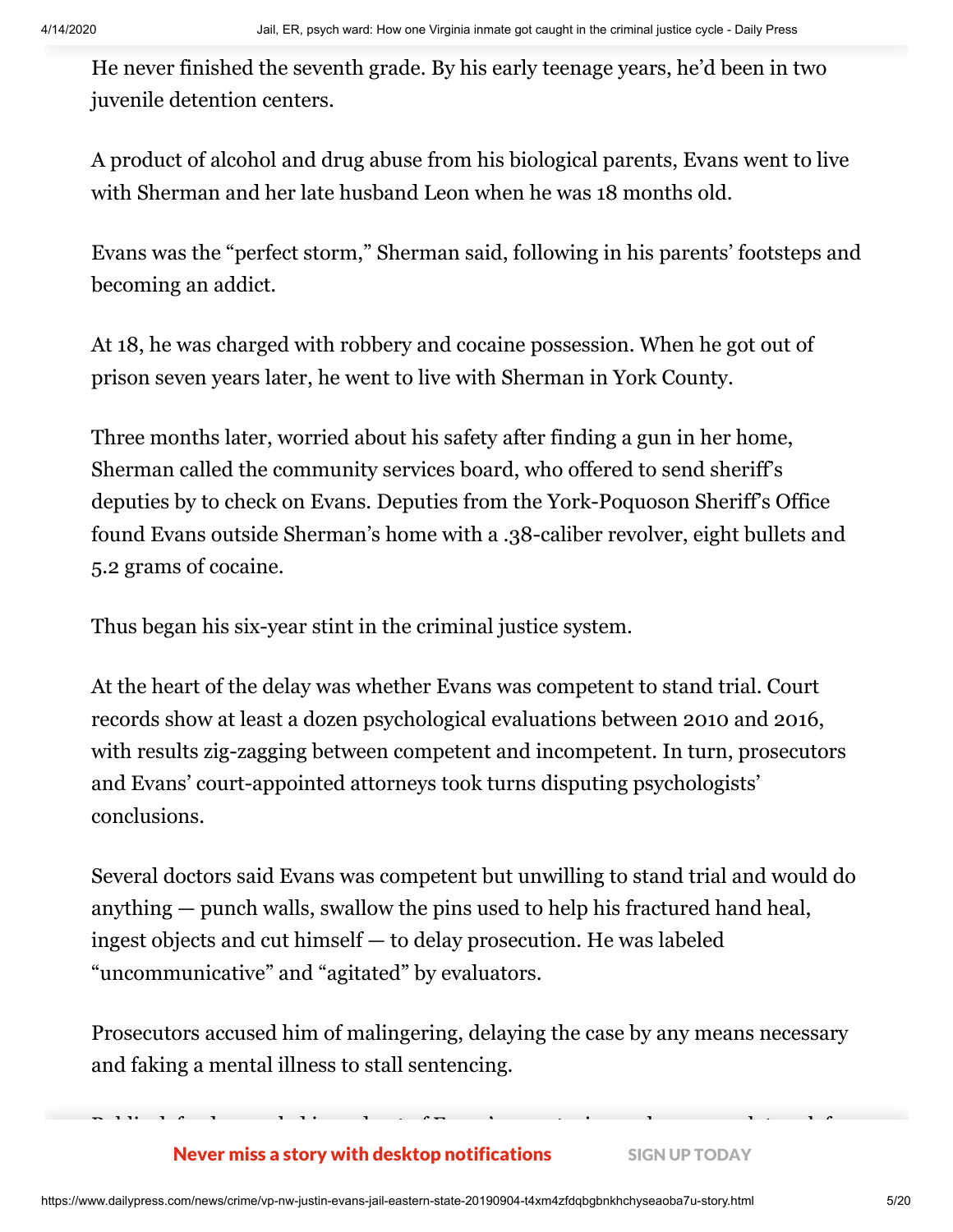either at Evans' request or on their own accord.

During his time awaiting trial at the Virginia Peninsula Regional Jail, Evans was often placed in restraints. Then-superintendent John Kuplinksi said it was to prevent Evans from harming himself, but Evans called it torture and abuse, filing a lawsuit against Kuplinksi and other jail officials in May 2015 that's still pending.

Since then, he's filed another lawsuit against the jail and a slew of new staff members, including Kuplinksi's successor Tony Pham. Pham did not respond to multiple requests for comment.

## **Inconsistent treatment**

When someone with a mental health issue commits a crime, it's often hard to know if the two are related, said Rhonda Thissen, the executive director of the National Alliance of Mental Illness Virginia.

"If someone has multiple mental illnesses and is committing crimes that are potentially caused by their symptoms, but they don't get consistent treatment because they go in and out of facilities that don't give him the treatment he needs, how do we hold him accountable?" she said in a phone interview.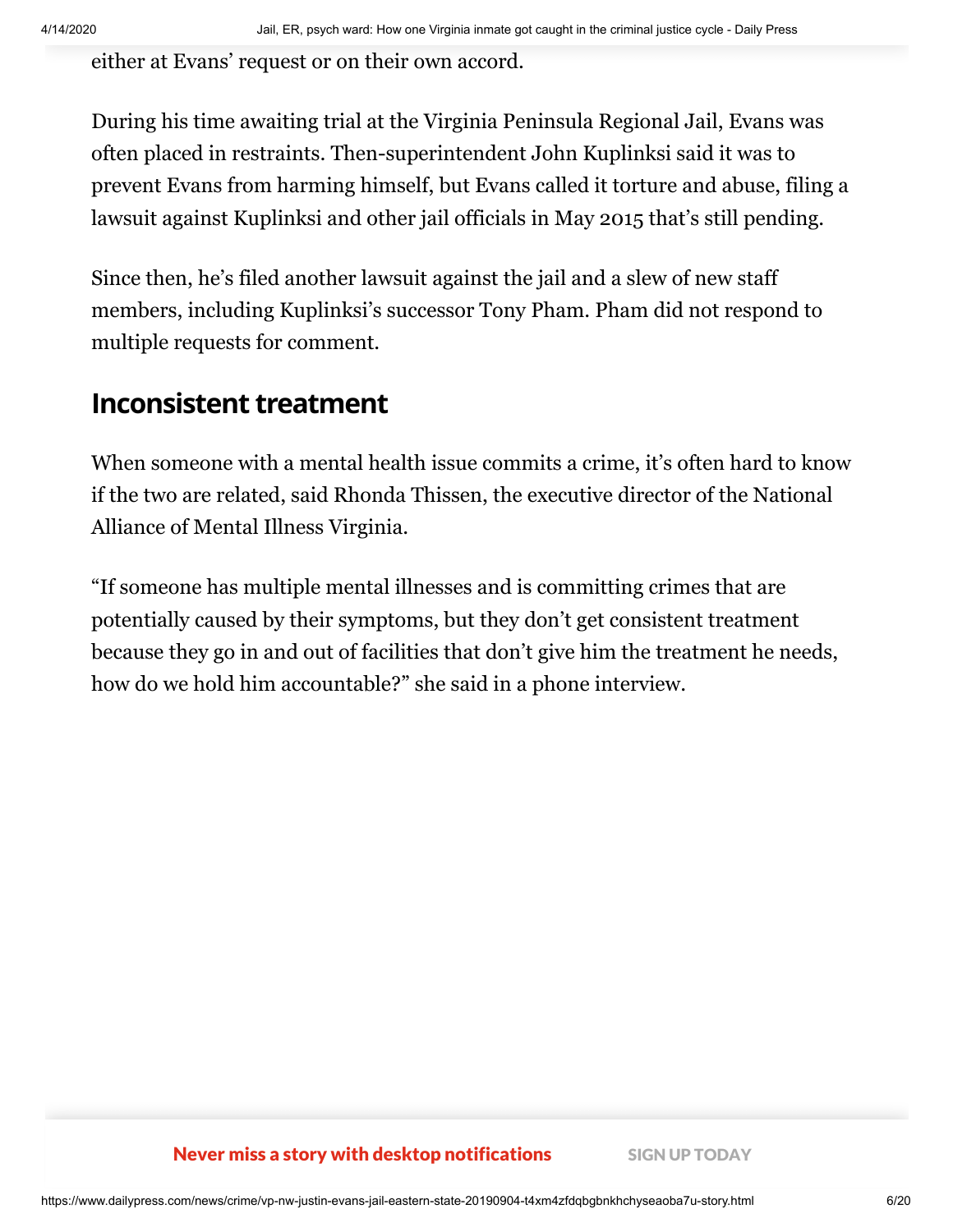The campus of Eastern State Hospital near Williamsburg.(Aileen Devlin)

During Evans' stays at Eastern State, he said he's been given medication for both his mental illness and his self-sustained injuries, although not consistently. But when he's transferred back to jail, those medications don't necessarily follow him.

"In a perfect world, the medical records would follow that person," said Jerry Fitz, the corrections operations administrator for the state Department of Corrections, which isn't involved in Evans' current care.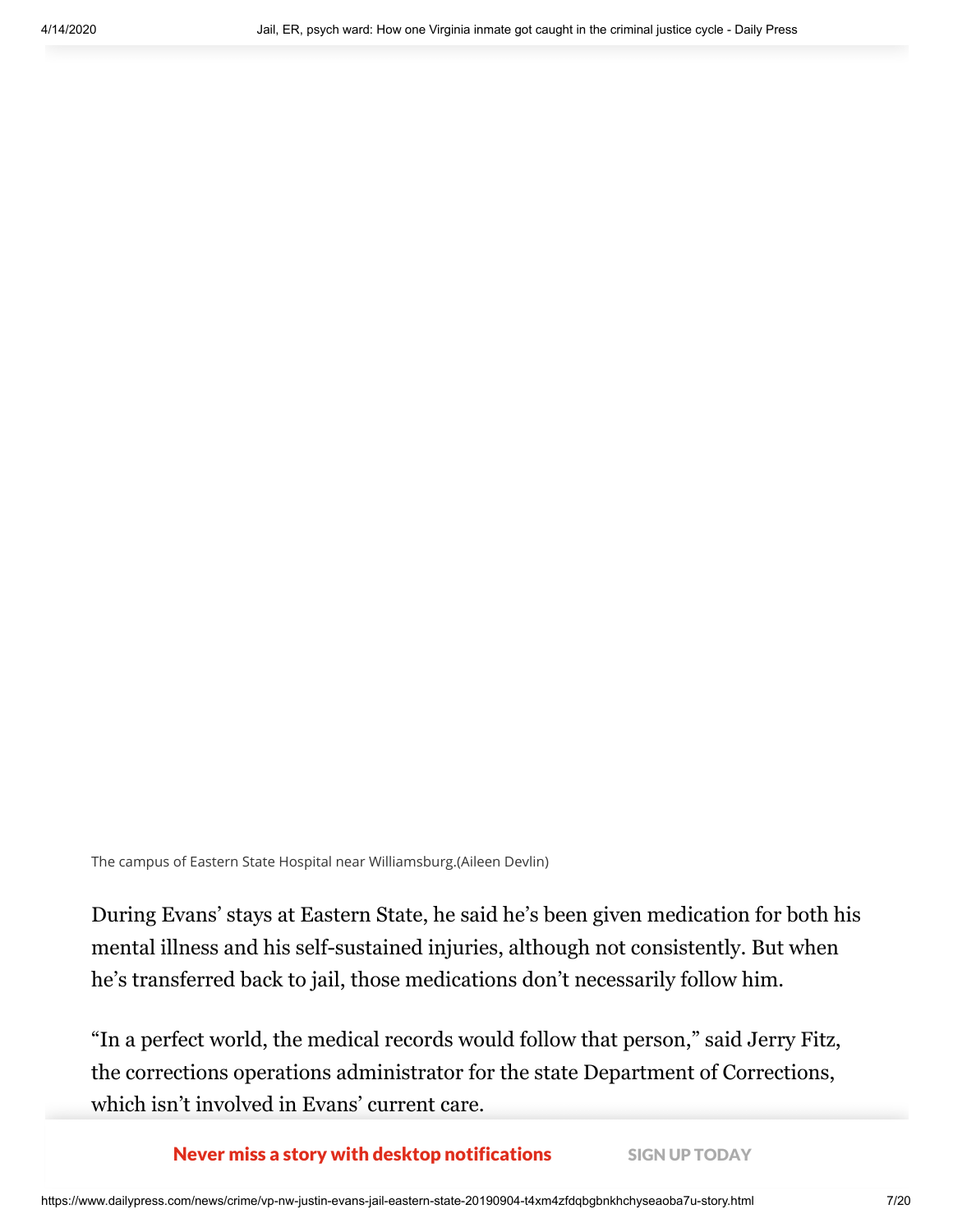In reality, that varies from jail to jail, Fitz said. Facility medical directors have the final say in which medications are prescribed to inmates, and their opinion might not match an outside doctor's. Some jails simply don't provide certain medications.

At HRRJ, which houses the region's sickest inmates, each inmate who returns from a hospital stay goes through the jail's medical department, according to Assistant Superintendent Christopher Walz.

Lawsuits filed by inmates' families and an investigation by the U.S. Justice Department show inmates missed doctor's appointments and the jail failed to provide adequate medical and mental healthcare.

At least 22 people have died while in the jail's custody since 2015.

Thissen said being in jail can be extremely triggering for someone like Evans, and solitary confinement — which he's often placed in to keep from hurting himself exacerbates the symptoms of mental illness.

But if he's not cooperating with doctors and doesn't want to be helped, there's not much the system can do, she said.

"At some point, unless he's willing to do the work necessary to definitely say, yes, he has a mental illness that causes him to do the things he's been doing, it's kind of like he hasn't availed himself of the protections the system has put in place for people in his situation," Thissen said.

# **Where is Justin Evans?**

It's been nearly impossible to track Evans down over the past three months.

He's moved so frequently, and with little warning, that there were days Sherman and I had no idea where he was.

The jail could only confirm if he was in their "custody" — but that's a legal term and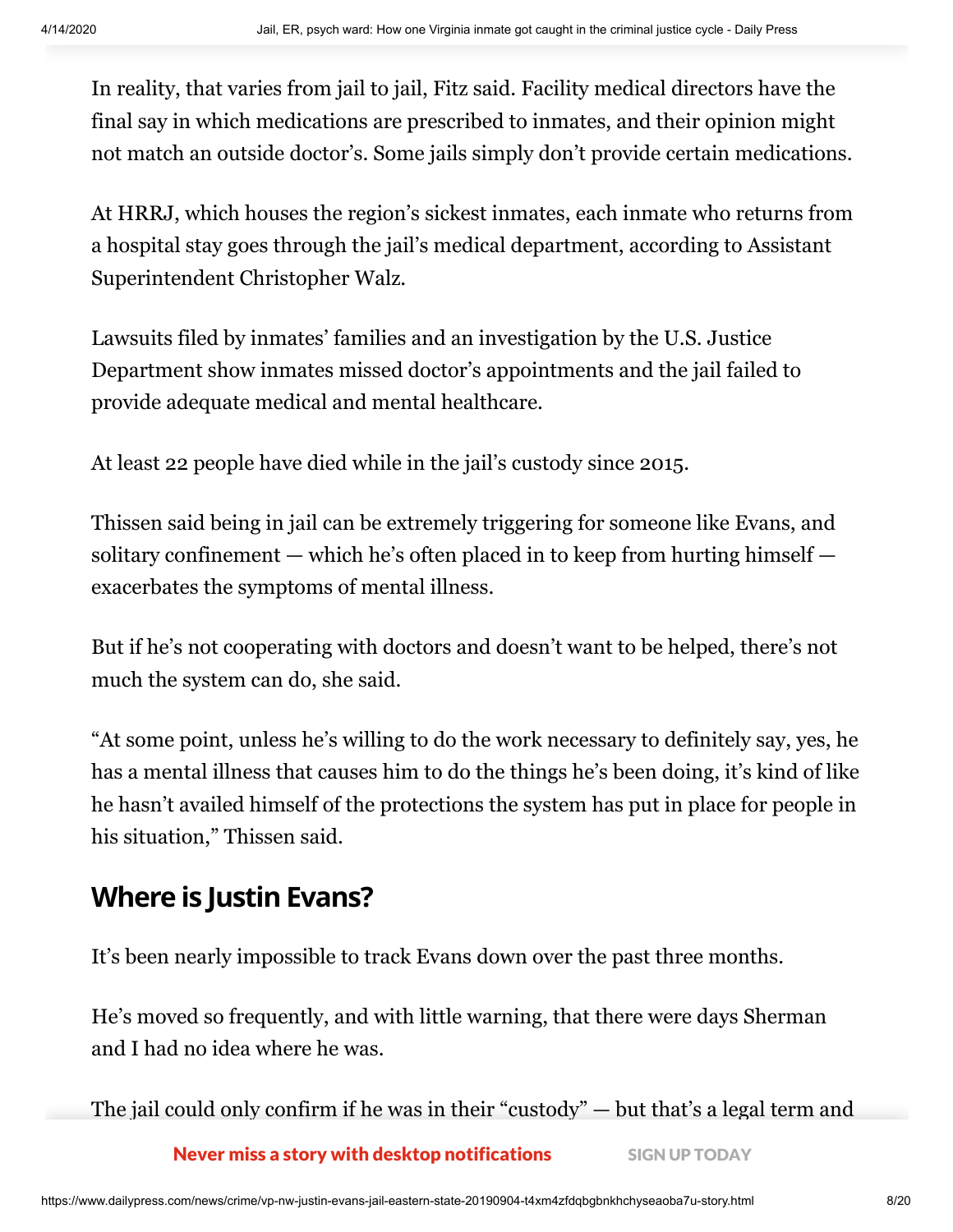anything, not even whether he'd been admitted. And Eastern State sent me to the state behavioral health spokeswoman.

Periodically, I would check in with Sherman.

"Any word from him?" I'd text.

"Not a word from anyone..." she wrote one day in August. "I just don't know what else to do but wait???" The responses were usually similar.

I'd schedule an interview at the jail, only to find out he'd been taken to the hospital the day we were supposed to meet.

I'd show up at Eastern State during visitation hours, and get a call from Sherman, who said sheriff's deputies had tried to take him back to HRRJ, so he "swallowed a bunch of stuff" various objects he got from the nurse's station.

When Sherman's texts started with

"So Justin is back at HRRJ…" we

Marianne Sherman talks on the phone with her grandson, Justin Evans, on Thursday, August 29, 2019. (Daniel Linhart / The Virginian-Pilot)

knew it wouldn't be long before he'd be back in the hospital, or worse.

She could do little but think positive: "...hopefully he will not harm himself again," she texted one day in late July.

Occasionally, Sherman aired her frustrations in texts.

"He is in a horrible state of despair…he feels hated and tortured..." she said in early August. At that time, Evans had just returned to Eastern State after once again swallowing something at the jail and needing emergency surgery.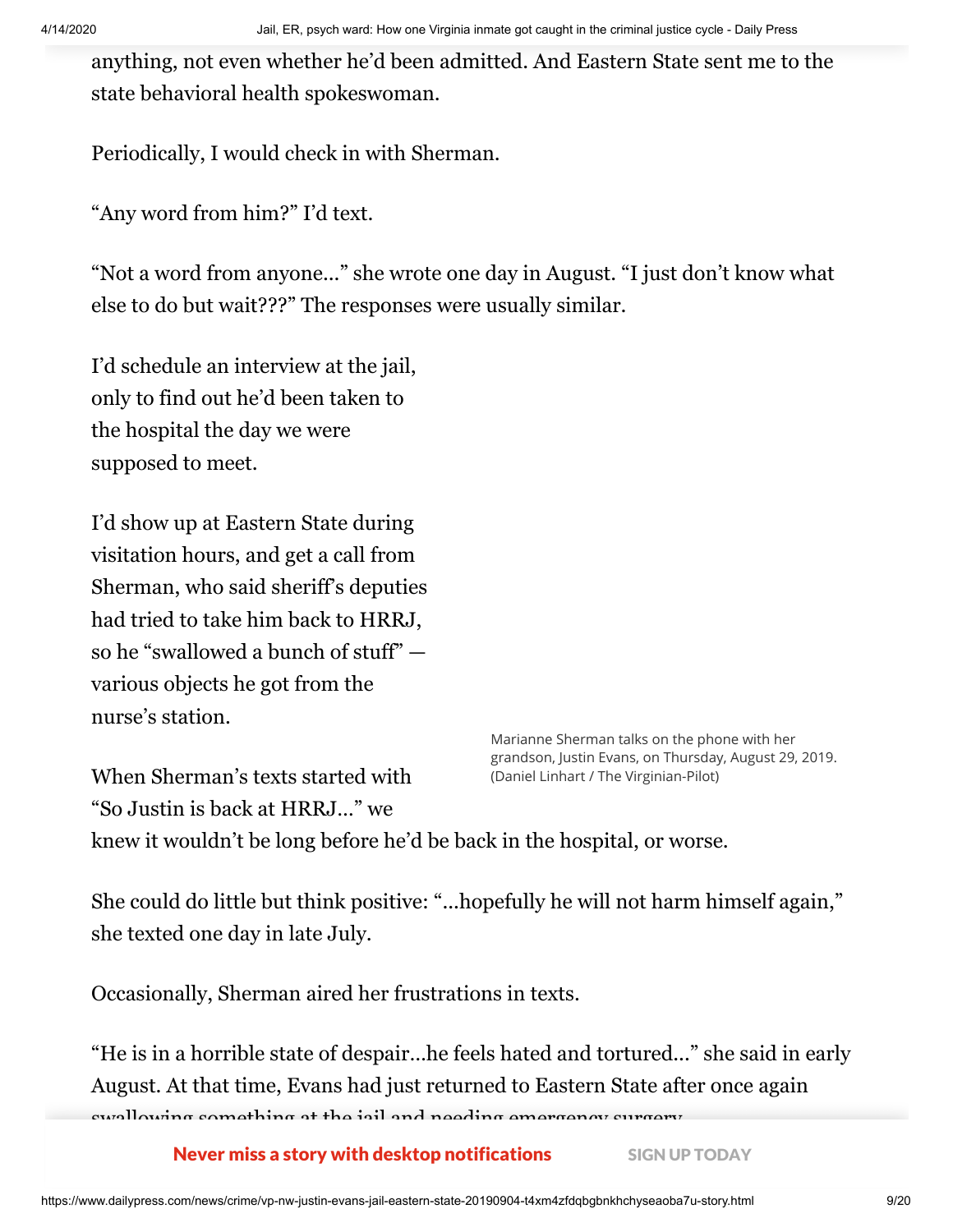"They could have just committed him to a REAL program and tried to address and help his mental illness but they have chosen to deny and neglect and punish him instead...for hurting himself???? I swear, I just don't get it…" Sherman continued.

No one at the state — in the Department of Behavioral Health and Developmental Services, Eastern State Hospital or the Department of Corrections — would comment specifically on Evans' case.

The behavioral health department said that would be a violation of the federal health-privacy law, and the corrections department cited a state law barring it from releasing records about — or commenting on — inmates who are on active probation or parole.

The behavioral health department also denied The Virginian-Pilot's request to photograph Evans at Eastern State, saying it had "serious concerns about this individual's capacity to make an informed decision," although Evans had been found competent to stand trial a few days earlier.

The department also said allowing a photo could pose a safety risk or set back Evans' care.

The Hampton-Newport News Community Services Board also declined to comment specifically on his case, as did the Hampton sheriff, who cared for Evans briefly at the city jail.

Maj. Angelanette Moore, security director at the Virginia Peninsula Regional Jail where Evans was incarcerated on and off between 2009 and May — also declined to comment.

# **'It's like I'm in a nightmare'**

In the months Evans has spent drifting between hospitals and jails, he said he's lost weight, and he's not exercising.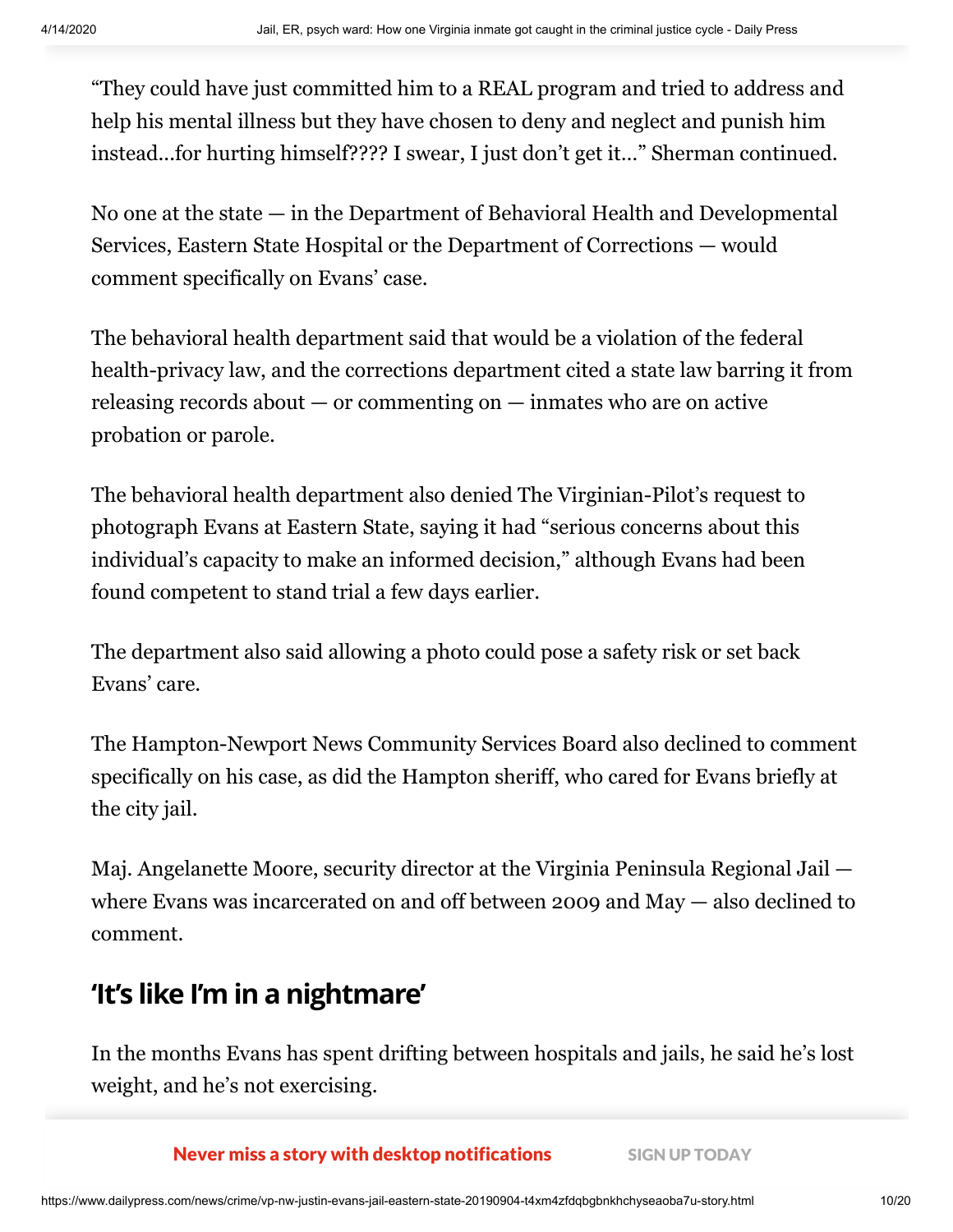He's barely had time to recover from one surgery before he's discharged back to jail, where he's put in solitary confinement and finds another way to hurt himself.

"The last three months have been hard on my body," Evans said during an Aug. 9 phone call from Eastern State.

Over the years, he's ingested paper clips, combs, batteries, pens, and pieces of metal, according to court records and Daily Press archives.

During the interview, he calmly explained he's suicidal.

"It's like I'm in a nightmare," he said.

One day in May, after a court date, he called his grandmother from the Hampton jail and told her, "I want you to know I still love you," she recalled. He also said he didn't know when he would speak with her again.

Then he swallowed a razor.

Now, on days Evans goes to court, Sherman gets so nervous she has stomach pains.

Before one late May court hearing, while Evans was still recovering from surgery to remove the razor, he called his grandmother to make sure she'd be there.

After  $3\frac{1}{2}$  hours of waiting, and with the courtroom cleared of other defendants, Evans shuffled in wearing orange flip-flops and handcuffs, a folder in one hand. He wore blue sweatpants and a grey sweater, a white shirttail poking out.

He immediately looked around for Sherman — whom he calls "mom" — his face brightening when he spotted her.

"I love you," he mouthed with a smile.

Judge Christopher Hutton denied his request for his case to be dismissed (Evans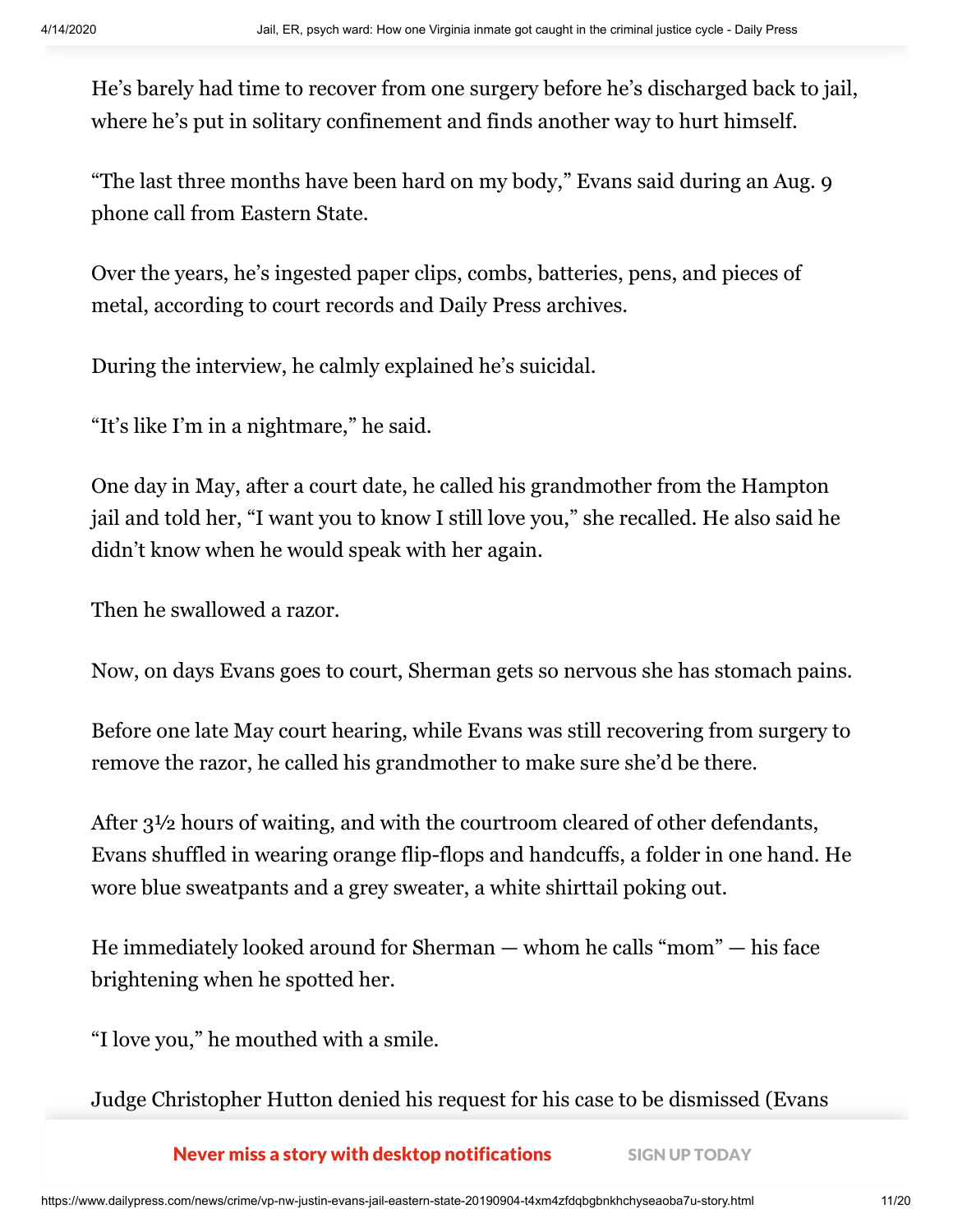extensive record — robbery, abduction, drug possession, having a firearm, larceny — and called him a danger to himself and others and a flight risk.

The judge also dismissed Evans' plan of seeking outpatient treatment and a place to sleep at his grandmother's if he were released on bond.

But he also scrutinized Evans. He was impressed by the inmate's large vocabulary and surprised by his knowledge of the law.

"You're much more intelligent than the average defendant that stands over there," Hutton remarked.

Evans calmly explained that he suffered from three mental illnesses that are exacerbated the longer he spends behind bars.

"I don't do well in the jail," he said.

# **Alternatives to jail**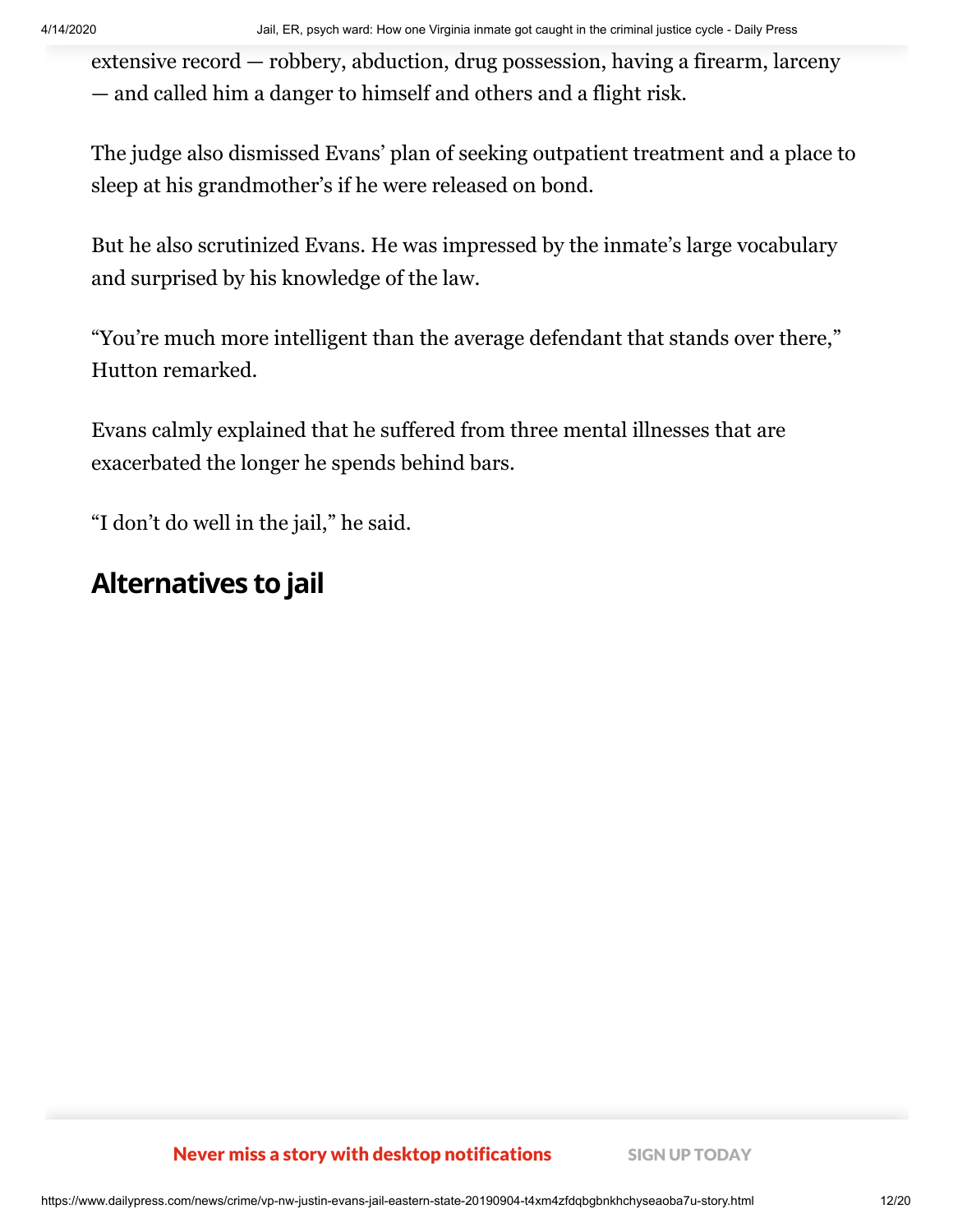An aerial view of the Hampton Roads Regional Jail on Thursday, August 8, 2019.(Stephen M. Katz)

Virginia began offering jail diversion programs for people with mental illnesses in 2007 — while Evans was serving time on robbery charges from Hampton.

Dr. Michael Schaefer, assistant commissioner of forensic services for the behavioral health department, said the state modeled its programs after the widely-used "Sequential Intercept Model," which looks for the right time to treat people before they end up in prison, but still hold them accountable for their crimes.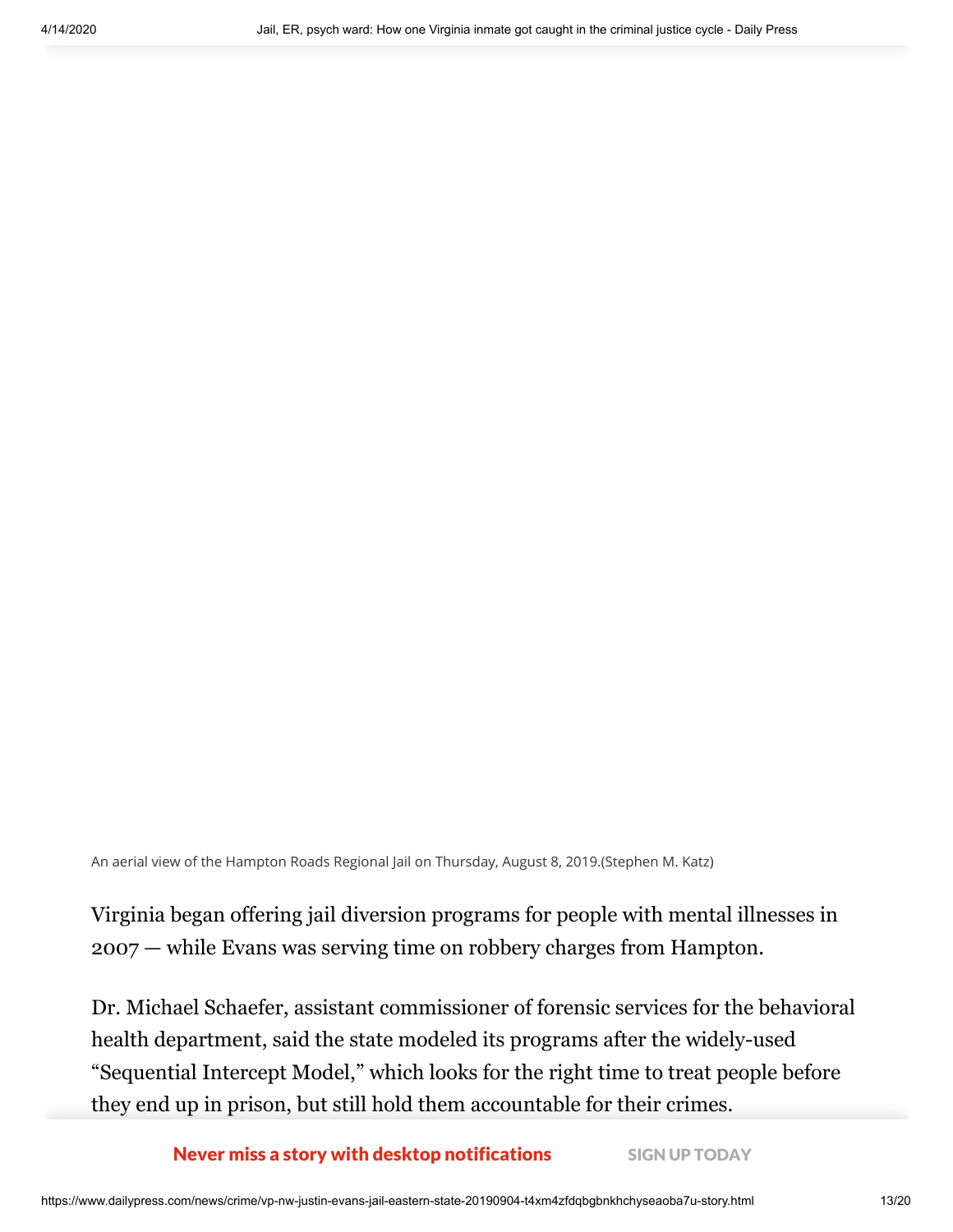Police officers became trained in crisis intervention. Community services boards, which provide behavioral and mental health services to the poor and uninsured, received funding so they could give psychiatric care to inmates in jail — and help make plans for getting treatment after their release.

Magistrates, the court officials who set bond for people who've just been arrested, were given the power to send people for treatment at a hospital or outpatient facility instead of to jail.

And special "behavioral health dockets" popped up in courts around the state, aiming to address the underlying causes of defendants' crimes instead of merely punish them. People who stay in treatment and complete the program can have their charges dismissed. There are now 16 such dockets, Schaefer said, including in Chesapeake, Virginia Beach, Norfolk and Newport News.

The goal of these jail diversion tactics is to get people treatment and keep them out of jail — or at least reduce the amount of time they spend there.

In Hampton and Newport News, 224 people have been helped over the past five years, said Dean Barker, manager of forensic services at the community services board that serves the two cities. He said that has saved the cities around \$4 million based on what it would have cost to manage those people in jail.

There are limits: Anyone with a record of violence is typically ineligible.

"All of this is done with an eye on public safety," Barker said in a phone interview.

In discussing Evans' York County charges in 2015, Barker told the Daily Press that if Evans had been arrested in Newport News or Hampton, the community services board would have intervened through one of the jail diversion tactics.

When I brought that up to him in early September, Barker wouldn't comment on Evans' current Hampton charges. He said there are a lot of "exclusionary criteria" that must be considered for jail diversion, and it would depend on the defendant's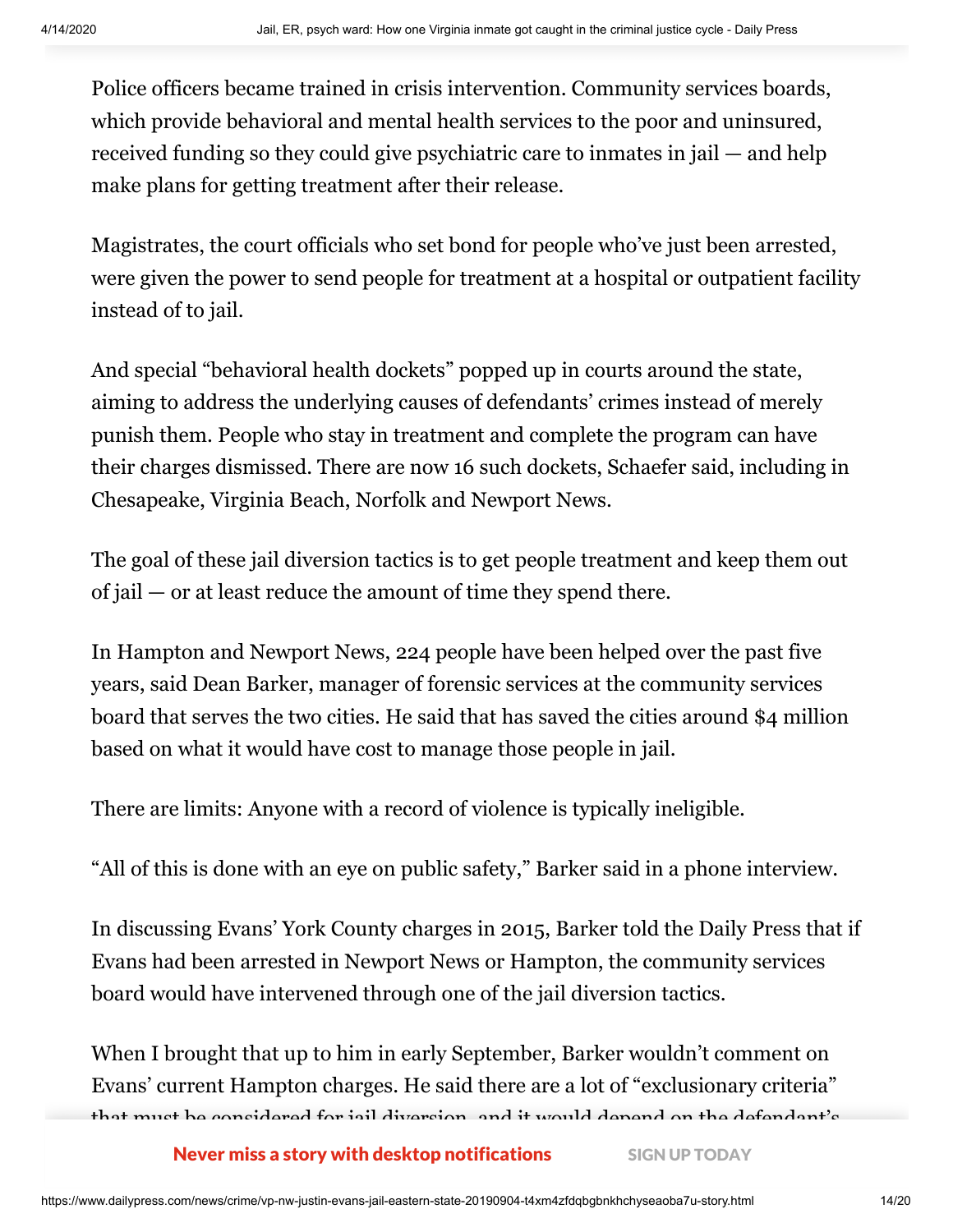With robbery and gun charges on his record, Evans likely wouldn't have qualified for a behavioral health docket when he landed back in jail for forgery in 2018.

And behavioral health dockets aren't currently available in any of the places he's been arrested over the years. Barker said Hampton is waiting for approval from the Supreme Court of Virginia to launch one there, hopefully before the end of the year.

Thissen, from NAMI Virginia, said Evans would be the ideal candidate for a behavioral health docket.

The state is aiming to do more to help mentally ill inmates. The General Assembly voted this year to develop standards for behavioral health services in local and regional jails. The state Board of Corrections also will have the power to do a yearly unannounced inspection of any jail.

Sparked by the 2015 death of Jamycheal Mitchell at the Hampton Roads Regional Jail — where Evans is currently held — House Bill 1942 also makes it easier for jails to obtain medical records for inmates too sick to give consent and requires them to plan how inmates with severe mental illness will get services upon release.

The standards won't be finalized until July 2020, and more public comment will be taken first. But an advisory group's recommendations include training jail guards on mental health issues, more review of inmates' prescribed medications and requiring incoming inmates to be screened for mental health or substance abuse disorders.

Evans could be a candidate for a rarely used "mandatory outpatient treatment order," said Anne Metz, an assistant professor of counselor education at the University of Lynchburg.

A 2008 state law allows a judge to release someone on bond and send them home with an order for up to 90 days of treatment, which includes regular check-ins with a CSB worker. Metz said that requires a patient to be willing to comply. And it's not clear Evans would be.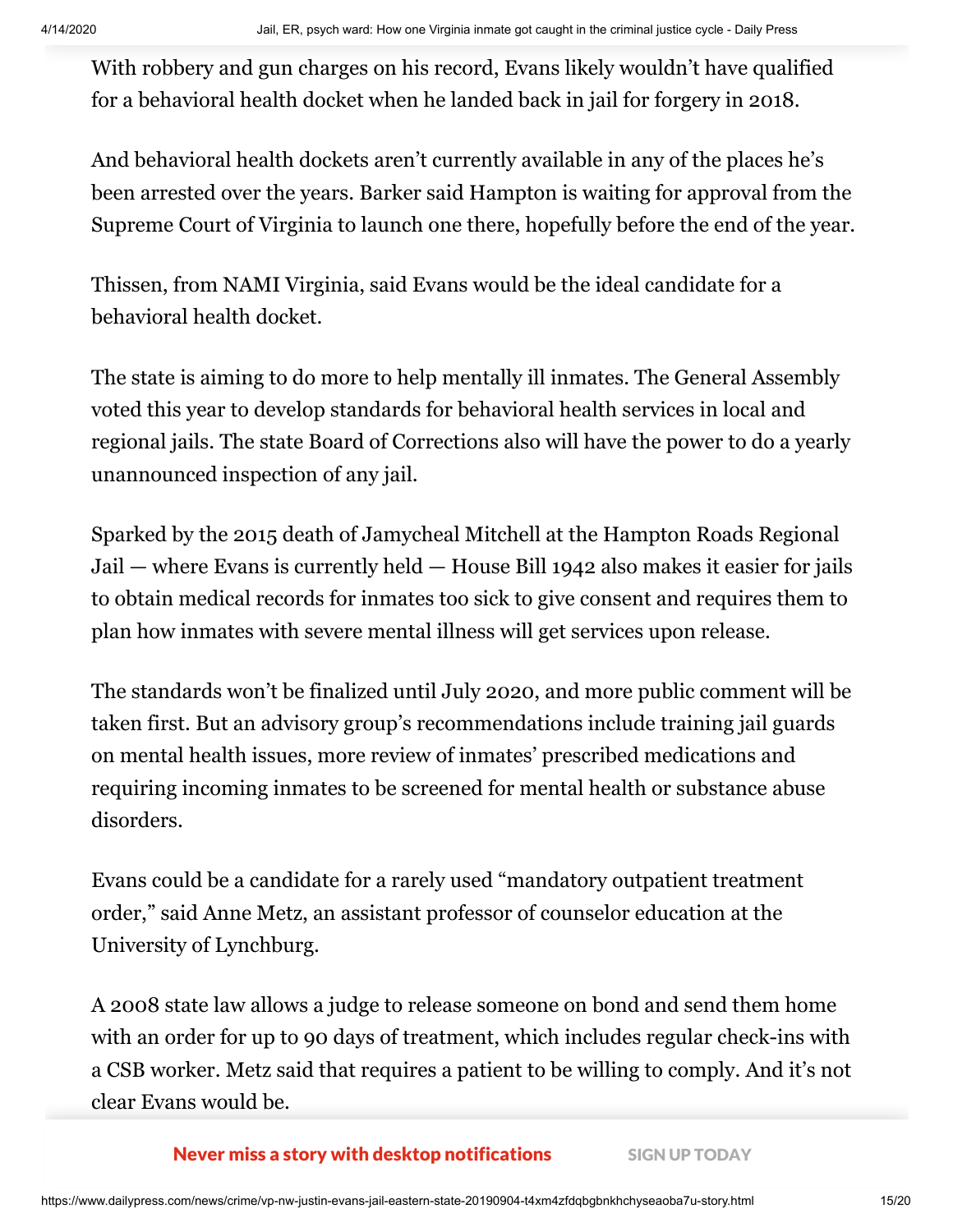But that idea — like any proposed reforms — must face a stark reality: There aren't enough mental health services in Virginia, including psychiatrists and crisis stabilization centers. So even people who have a treatment plan when they get out of jail or a hospital often gets put on a waiting list for services, Barker said.

The General Assembly provided \$60 million to improve services to people with behavioral and mental health issues. Local community services boards are doing a better job of same-day health assessments, a recent state report found. But they're struggling to provide follow-up services within the goal of 10 days.

And, as Metz points out, the resources vary by locality.

"There isn't one criminal justice system, nor is there one public mental health system," she said in an email. "Depending upon what side of a county line you live, you can have radically different outcomes."

## **Competent but uncooperative**

Bruce Cruser, executive director of Mental Health America of Virginia, said Evans has been straddling the line between two state systems, much to his detriment, for years.

"He's in the criminal justice system; he's in the behavioral health system, but neither one is really prepared to fully meet this guy's needs," he said.

In an ideal world, whenever Evans is released, a judge would require him to attend some sort of specialized, intensive, inpatient mental health treatment and receive strict behavioral supervision, Cruser said.

And to stay out of jail, he'd have to comply with the judge's orders.

That, combined with any doctor-prescribed medication or therapy, means Evans could gradually transition back into a supportive community, Cruser said.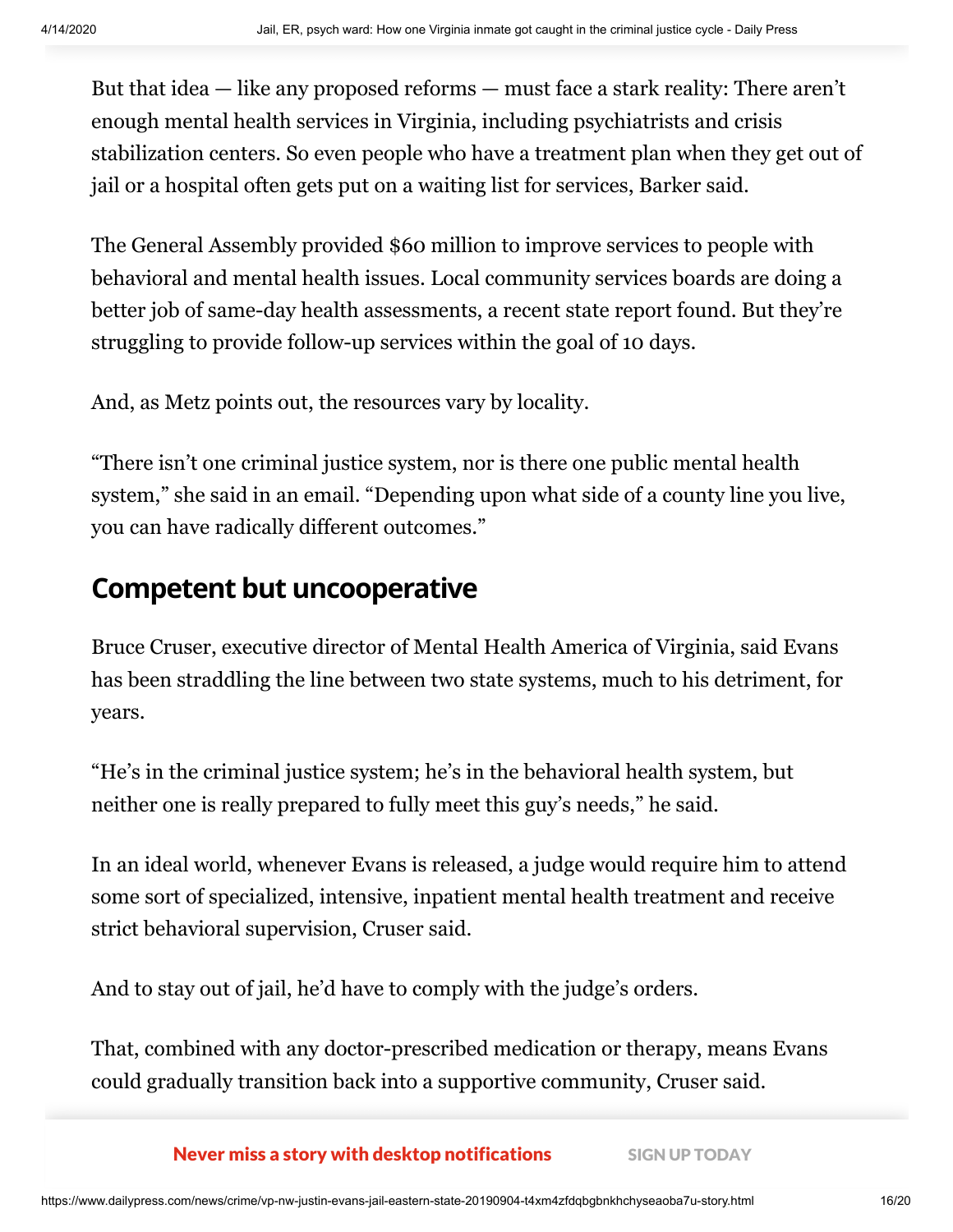But Cruser doesn't know that such a facility — one that would meet all of Evans' needs — actually exists.

Sherman said if Evans is released, she wants him to go into a three or six-month inpatient treatment program "to help ground him again, to help with psychotherapy even, to help work out what that man has lived through," she said.

"They can't just open the jail doors and say,'You're free to go,'" she

Bruce Cruser

added.

For her part, Sherman has reached out to the Virginia Beach chapter of NAMI and plans to go to their support group meetings for family members of people suffering from mental illness.

She also wants to go to Richmond in January to advocate on behalf of mentally ill inmates in front of the General Assembly.

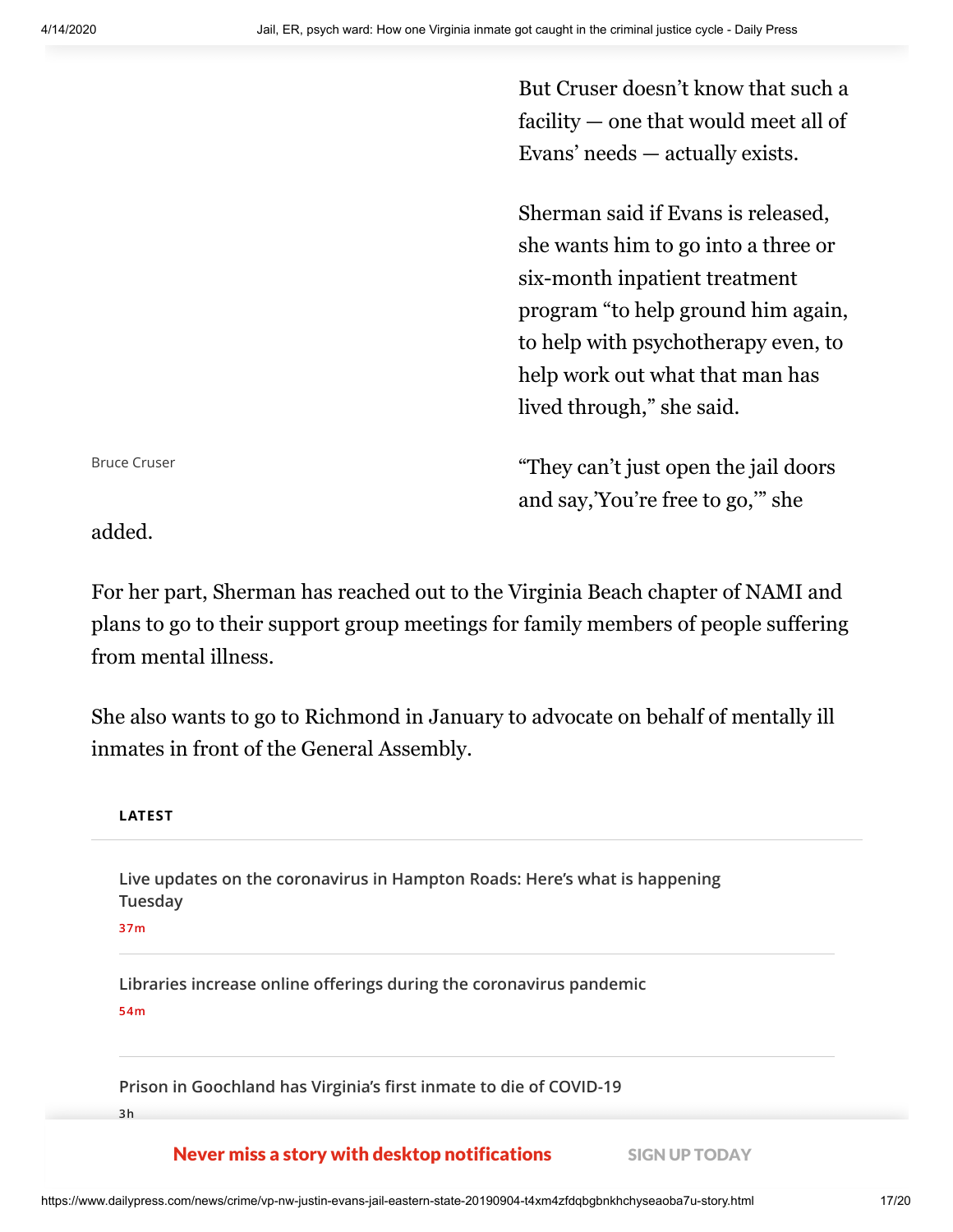**[Liberty University student files lawsuit over school's coronavirus response,](https://www.dailypress.com/news/health/vp-nw-liberty-university-lawsuit-20200414-ivx64bvbeffklg52lb5halguuq-story.html#nt=latestnews&rt=chartbeat-flt) seeking refund of fees**

**4h**

**[Coronavirus in Virginia: Tracking reported COVID-19 cases](https://www.dailypress.com/news/health/vp-nw-coronavirus-virginia-tracking-cases-20200315-hwasfeeewbdbbcol2pcwtosqri-story.html#nt=latestnews&rt=chartbeat-flt) 4h**

Evans said when released, he wants to return to live with his grandmother in York County, get a job at Smithfield Packing Co.and get his certification to become a peer support specialist to work with recovering drug addicts. He wants to be able to exercise regularly and eat healthy.

"I have an addictive personality, but I have learned what to do to keep a rein on that," he said.

His jury trial for his forgery charges is scheduled for Oct. 23.

Before this article posted online, Evans had been moved again — unbeknownst to me or Sherman. On Friday, Evans called her to say he'd been admitted to Maryview hospital, then sent to a state mental hospital in Northern Virginia. It was unclear when he'd be moved again — or how long after that his grandmother would find out.

*Marie Albiges, 757-247-4962, [malbiges@dailypress.com](mailto:malbiges@dailypress.com)*

### Marie [Albiges](https://www.dailypress.com/dp-marie-albiges-staff.html#nt=author-bio)

⊠

Marie Albiges writes about state government and politics. A graduate of Christopher Newport University, Marie has previously covered local government, courts, breaking news and education in Williamsburg and Texas.

**If Your Dog Easts Draw Industry With desktop notifications** SIGN UP TODAY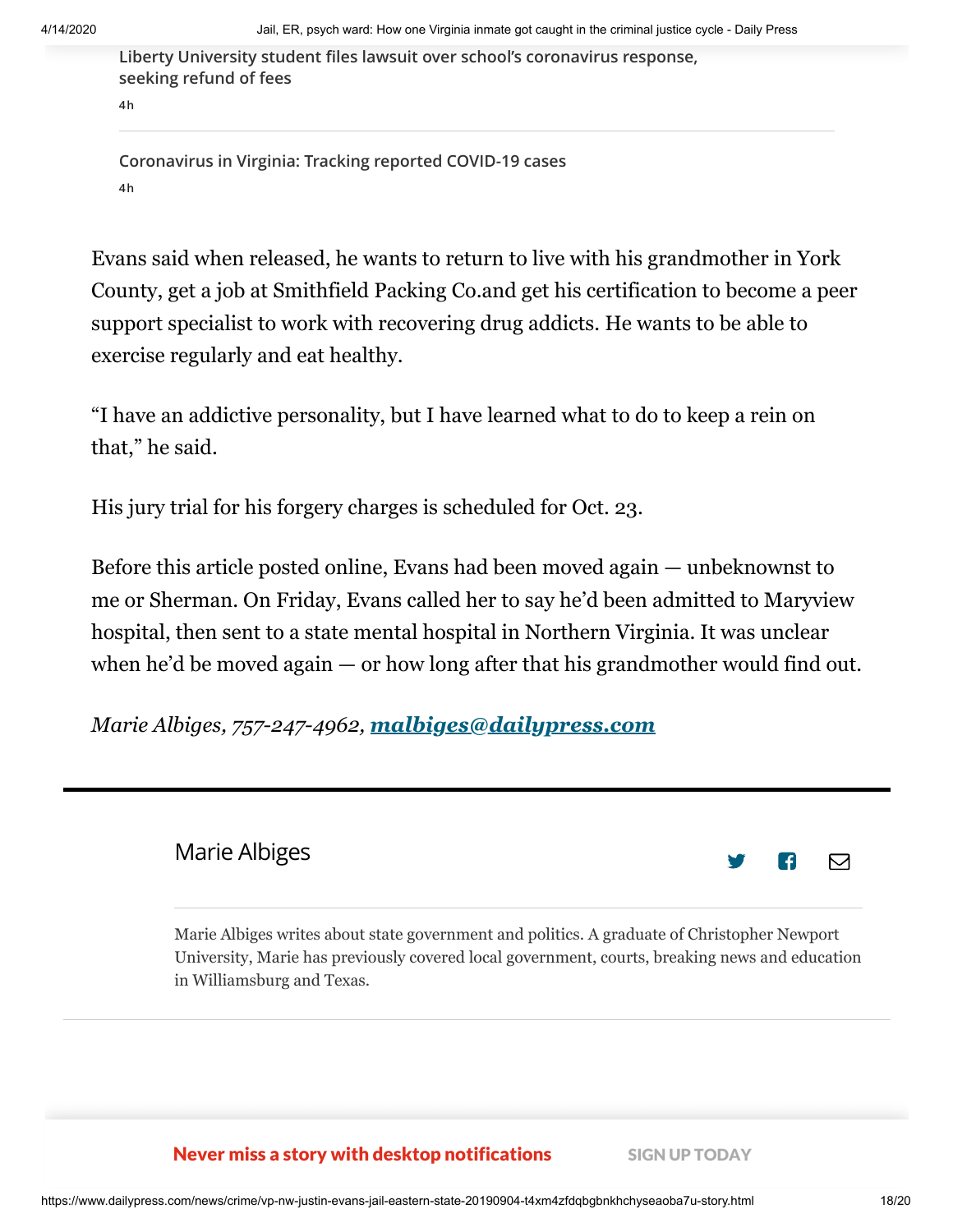### **[Do This Instead of Cleaning Gutters \(It's Genius\)](http://www.mnbasd77.com/aff_c?offer_id=2024&aff_id=2592&url_id=6346&source=Bul&aff_sub=2563758_states-aud-desk&aff_sub2=tribunedigital-dailypress-1008948&aff_sub3=2875725951_Name&utm_source=taboola&utm_medium=referral)**

**LeafFilter**| [Sponsored](https://popup.taboola.com/en/?template=colorbox&utm_source=tribunedigital-dailypress&utm_medium=referral&utm_content=thumbs-feed-01-a:below-article-thumbs_ARC%20|%20Card%201:)

### **[A woman is dead and three others have been shot, including a Newport](https://www.dailypress.com/dailypress/dp-nws-newport-news-shooting-0817-story.html#nt=taboola-feed) News police officer**

**Daily Press** Newport News police investigated a shooting that left woman dead and ended up exchanging fire with a suspect. An officer, civilian and suspect were all shot.

### **[The Genius Hack Every Home Depot Shopper Should Know](https://wikibuy.com/blog/how-i-save-money-on-construction-supplies-c13a8e42b3cd?hno=true&utm_source=jaguar11&utm_campaign=1986200&utm_term=188971727)**

**Wikibuy** | [Sponsored](https://popup.taboola.com/en/?template=colorbox&utm_source=tribunedigital-dailypress&utm_medium=referral&utm_content=thumbs-feed-01:below-article-thumbs_ARC%20|%20Card%203:)

### **You May Like** [Sponsored Links](https://popup.taboola.com/en/?template=colorbox&utm_source=tribunedigital-dailypress&utm_medium=referral&utm_content=thumbnails-rr2:taboola-right-rail-thumbnails_arc:) [by Taboola](https://popup.taboola.com/en/?template=colorbox&utm_source=tribunedigital-dailypress&utm_medium=referral&utm_content=thumbnails-rr2:taboola-right-rail-thumbnails_arc:)

### **[How To Empty Your Bowels Every Morning - Top Surgeon Explains How](http://gundrymd.com/cmd.php?ad=941454&utm_source=taboola&utm_medium=referral)**

**Gundry MD Bio Complete 3 Supplement**

#### **Gundry MD [Soak Your Dark Spots With This One Thing \(Trending Morning Routine\)](http://gundrymd.com/cmd.php?ad=822792&utm_source=taboola&utm_medium=referral)**

**[Locate anyone by entering their name \(This Is Addicting!\)](https://tracking.truthfinder.com/?a=102&oc=27&c=396&s1=CM-RON&s2=AG-Desktop&s3=CRE-GloriaStairsHandUp+LocateAnyone&s4=LP-396&utm_source=taboola&utm_medium=referral)**

**TruthFinder**

**[Virginia: Senior Drivers Are in For a Big Surprise](https://autoratesusa.com/articles/seniors-low-mileage?utm_source=Taboola_ins&utm_medium=tribunedigital-dailypress&utm_term=Virginia%3A+Senior+Drivers+Are+in+For+a+Big+Surprise&utm_campaign=3178067&s=400&device=Desktop&adposition=http%3A%2F%2Fcdn.taboola.com%2Flibtrc%2Fstatic%2Fthumbnails%2Fa1a6080345f3628718d0891701482061.jpg&gclid=2887041753)**

**Auto Rates USA**

**MOST READ • [NEWS](https://www.dailypress.com/trending#nt=recommender-header)**



**[Thousands still without power in Hampton Roads](https://www.dailypress.com/news/vp-nw-power-outages-20200414-6lums2cglnfwjbwpyw3q4a3vye-story.html#nt=latestnews&rt=chartbeat-flt)**

Never miss a story with desktop notifications SIGN UP TODAY

 $\sum$